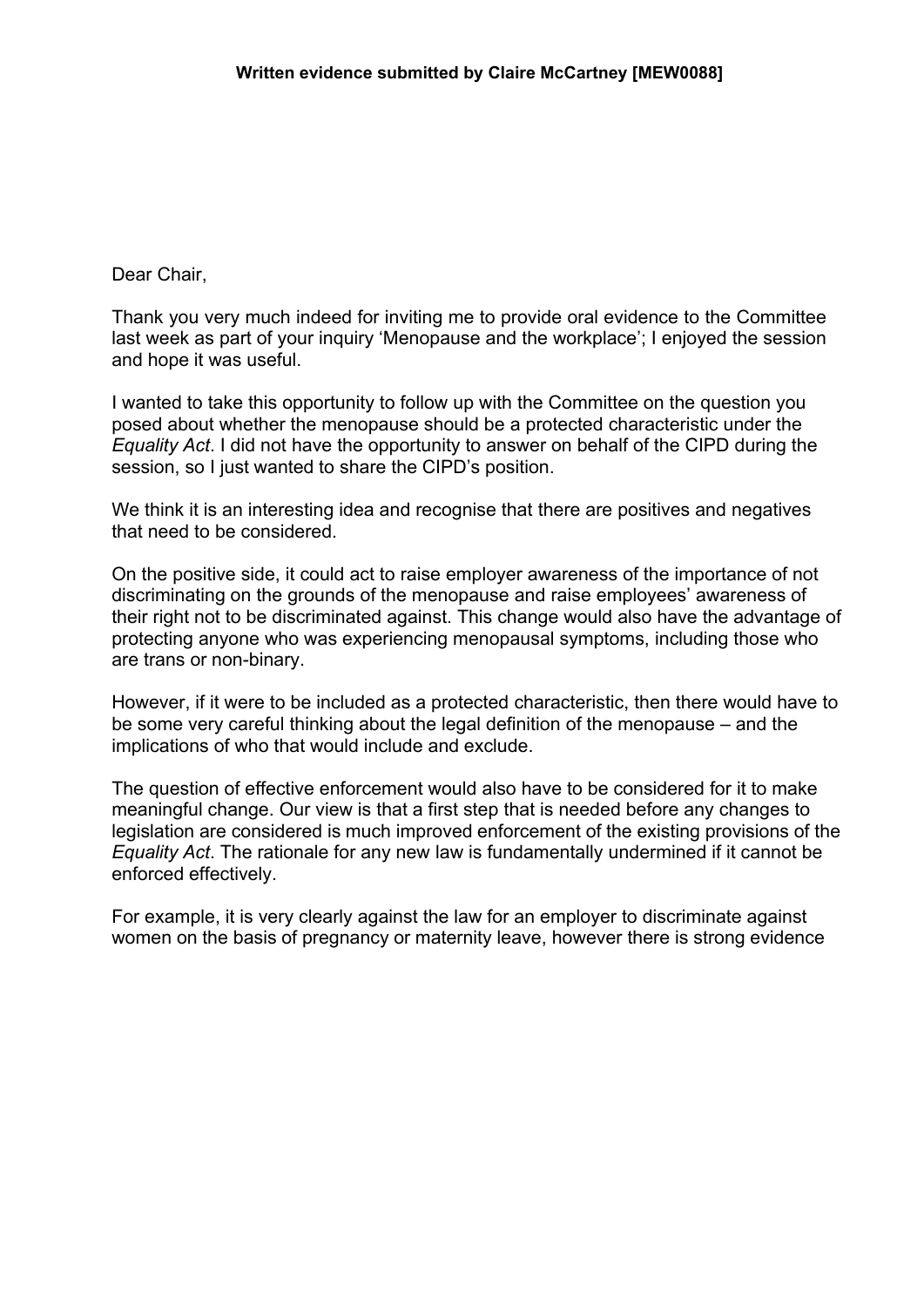from the EHRC that discrimination by employers against pregnant women and new mothers is widespread.<sup>1</sup>

CIPD's view is that much better enforcement of the *Equality Act* in its existing form should be the first priority and would in itself provide much better protection from discrimination for women going through the menopause.

This would require more resources for the EHRC and a range of other changes to the labour market enforcement system. We have made the call for this in our recent report *Revamping labour market enforcement.<sup>2</sup>*

I do hope this is helpful.

Yours sincerely,

Claire McCartney **Senior Resourcing and Inclusion Adviser, CIPD**

*February 2022*